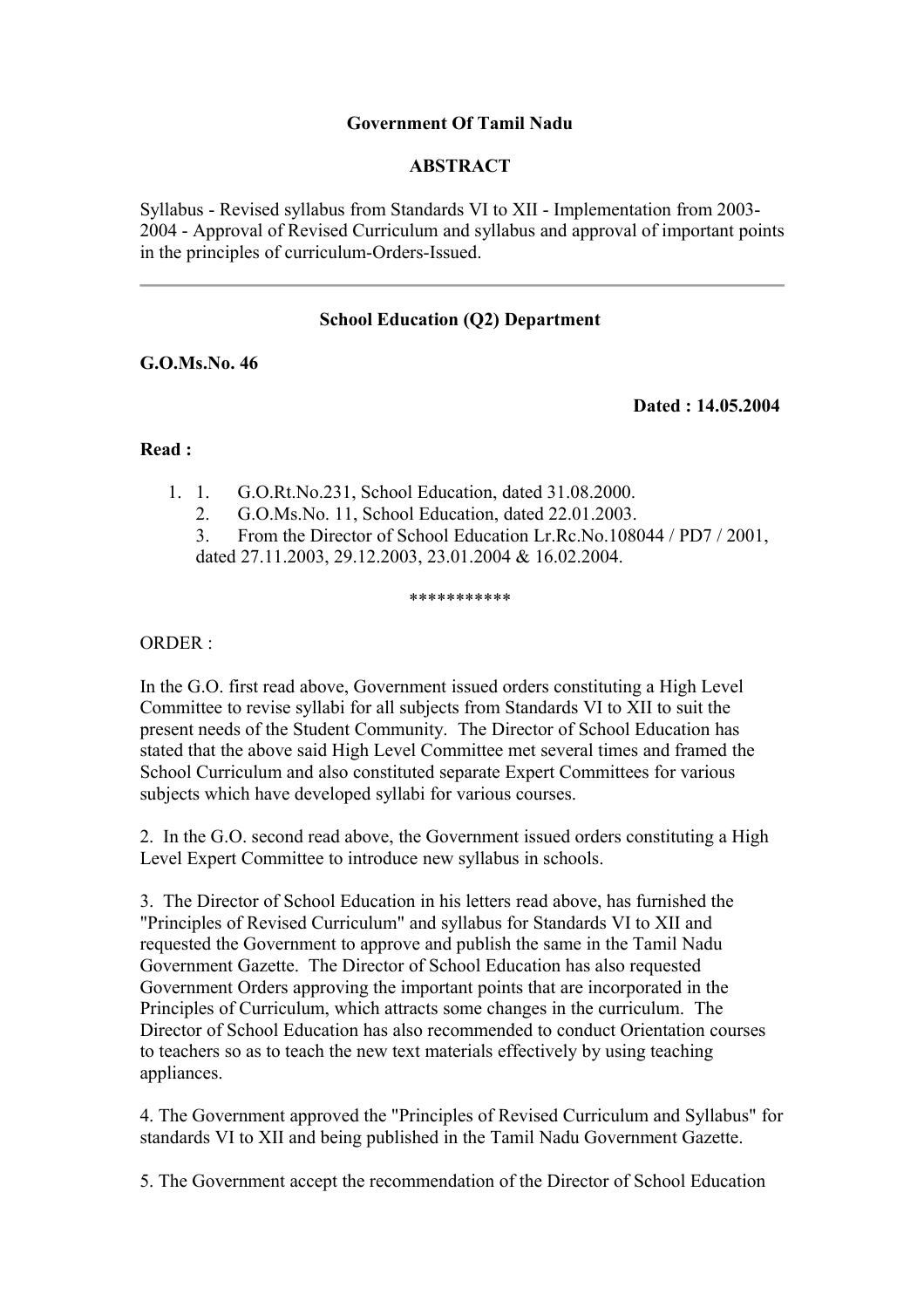and approve the following important points incorporated in the Principles of Curriculum with certain modifications:-

1. 1. To introduce new text books in a phased programme in the following manner.

| i. VI, IX Tamil Text only for Std. X                              | 2003-2004 |
|-------------------------------------------------------------------|-----------|
| ii. VII, XI and all other subjects except<br>Tamil Text in Std. X | 2004-2005 |
| iii. VIII $&$ XII                                                 | 2005-2006 |

- 1. 2. To introduce one paper for the Higher Secondary Public Examination in Languages under Part-I and Part-II, instead of two papers in Higher Secondary Courses in the Board Examinations.
- 2. 3. To delete the following languages from the school curriculum, that are permitted in the present system, since the number of candidates appearing for the Higher Secondary Examination is less than 50.
	- (a) Gujarathi (b) Persian (c) German (d) Latin

4. To introduce Computer Science as one of the subject from IX standard to start with and later on be extended from VI to VIII standard.

5. To introduce the newly recognised groups as mentioned in Annexure-I, in the Academic Stream as stated in the Principles of Curriculum.

- 1. 6. To drop the following eleven subjects from the present list of subjects for the Higher Secondary Classes due to poor demand:-
- 1. Ayurveda 7. Psychology 2. Drawing and Painting 8. Sociology 3. Foundation Science 9. Siddha 4. Indian Music 10. Western Music 5. Logic 11. Advanced English
- 6. Philosophy

Advanced Tamil shall be retained as one of the optional subject in Group III and IV.

- 1. 7. To introduce five new subjects in Higher Secondary Courses, as follows with effect from 2004-2005.
- 1. Bio-Chemistry 2. Micro-Biology 3. Nursing 4. Nutrition and Dietetics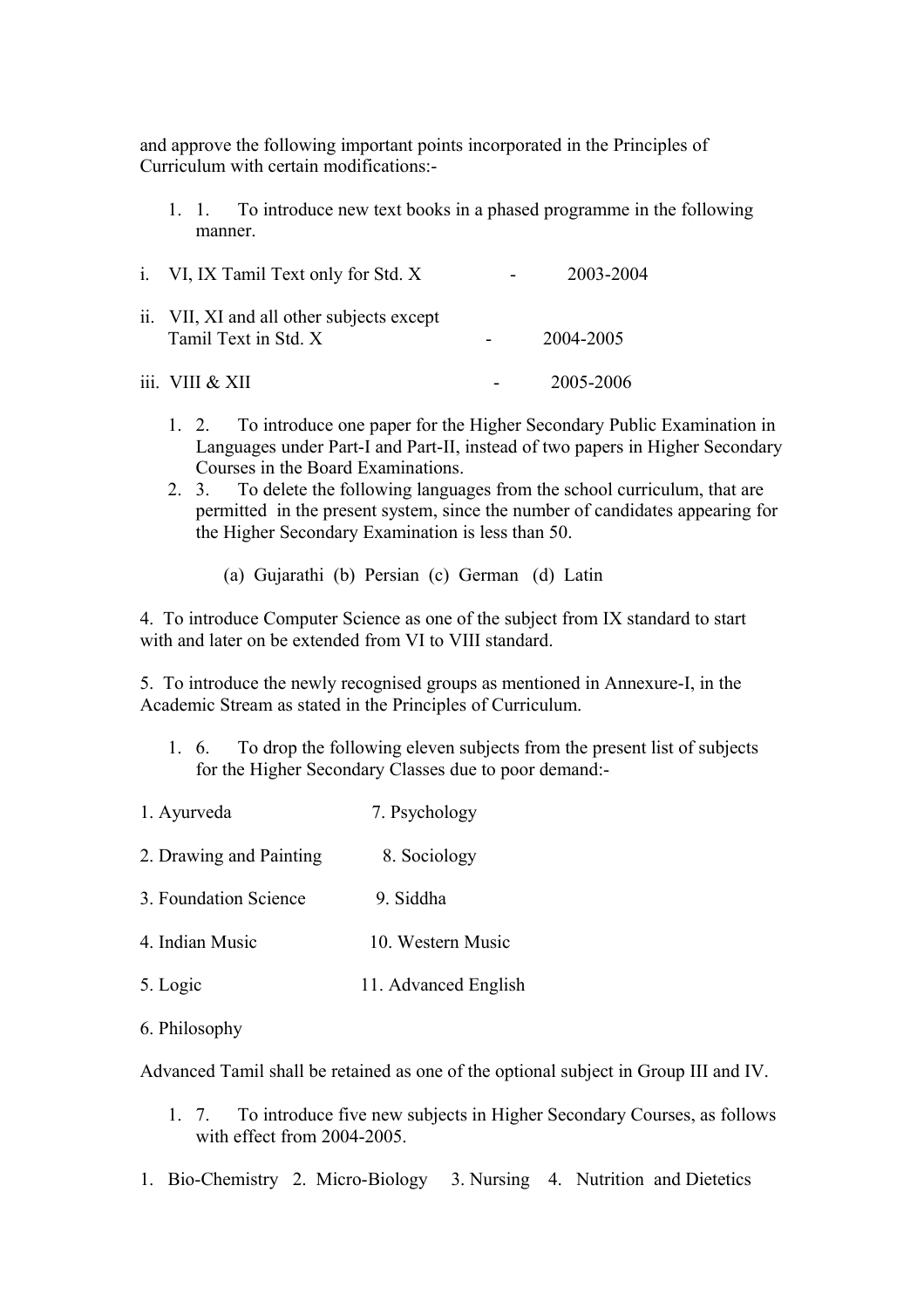- 5. English for Communication
	- 1. 8. Out of 2 periods allotted for value education, one period be utilized for enhancing the skill of spoken English from standards VI to X.
	- 2. 9. To introduce Science Experiments for Stds. IX and X. One period per week will be allotted for practicals and have a separate practical note book.
	- 3. 10. To fix, a minimum of 30 students per group in respect of academic stream and 20 students for Vocational stream in respect of schools located in urban areas and 15 for academic and 10 for Vocational stream in respect of schools located in rural areas.
	- 4. 11. To follow the existing syllabus and textbooks for Botany, Zoology and Computer Science for XI standard during the year 2004-2005. New syllabus for Botany, Zoology, Advanced language (Tamil) and Computer Science for XI standard be developed during 2004-2005 and new books be introduced from 2005-2006.
	- 5. 12. To fix the total number of working days into 200 days, out of which 180 days will be exclusively devoted for actual teaching learning process.
- 13. Working hours

The No.of working hours per day will be 5 hours and 40 minutes as follows:

| Forenoon = 4 periods $x$ 45 minutes  | $=$ $-$ | 180 minutes        |
|--------------------------------------|---------|--------------------|
| Afternoon = 4 periods $x$ 40 minutes |         | 160 minutes        |
| Total                                | $=$     | 340 minutes        |
|                                      |         |                    |
|                                      | $=$     | 5 hours 40 minutes |

- 1. 14. Allocation of periods at secondary and Higher Secondary stage are as stated in Annexure-II.
- 2. 15. Based on the revised syllabus and text books, orientation courses will be conducted to the teachers by Director of Teacher Education, Research and Training the development of training manual for the orientation courses will be prepared and training programme conducted in collaboration with Director of Teacher Education, Research and Training.

6. The Director of School Education has reported that as per the Principles of Curriculum, it has to follow the Language books prescribed in the CBSE System for the Languages viz. Hindi, Sanskrit, Arabic and French, since the present text books followed for these languages are at elementary level. In this connection, the Government direct Director of School Education to obtain the Expert opinions from Professors of these languages, before taking a final decision in this matter.

7. The Government also accept the proposal of the Director of School Education to conduct Orientation courses to teachers during June and July of every academic year and to prepare training manual by the Director of School Education in consultation with the Director of Teacher Education, Research and Training without involving any financial commitment to Government.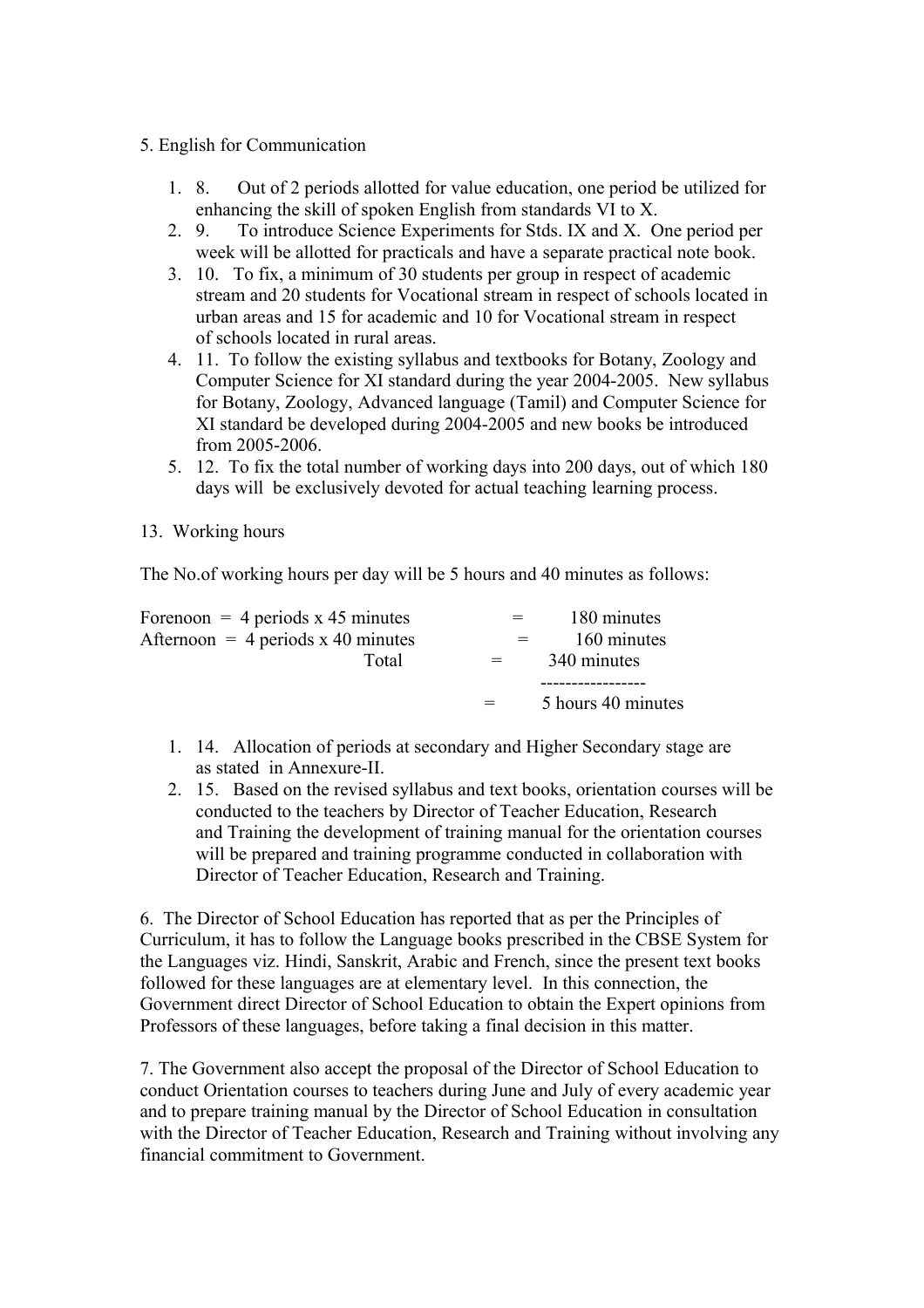### (BY ORDER OF THE GOVERNOR)

### K. GNANADESIKAN, SECRETARY TO GOVERNMENT.

To

The Director of School Education, Chennai-6.

The Director of Matriculation Schools, Chennai-6.

The Director of Elementary Education, Chennai-6.

The Director of Teacher Education, Research and Training, Chennai-6.

The State Project Director, SSA, Chennai-6.

The Chairman and Managing Director.

Tamil Nadu Text Book Corporation, Chennai-6.

Copy to :

The Hon'ble Minister (Education) Office, Chennai-9. The Hon'ble CM's Office, Chennai-9.

/forwarded by order/

### **SECTION OFFICER**

#### **Annexure - I**

Groups in Higher secondary stage: (XI and XII):

Part-I: Each student should choose one group of study which consists of four subjects under Part-III, including three core subjects and one optional subject except Group II A.

Group - I: 1. Mathematics 2. Physics 3. Chemistry

4. Optional : Biology / Computer Science / Statistics / Bio-Chemistry/ English for Communication/ Home Science

Group - II : 1. Physics 2. Chemistry 3. Biology

4. Optional : Micro-Biology / Bio-Chemistry/ Nursing /Nutrition & Dietetics/ Computer Science/English for Communication / Home Science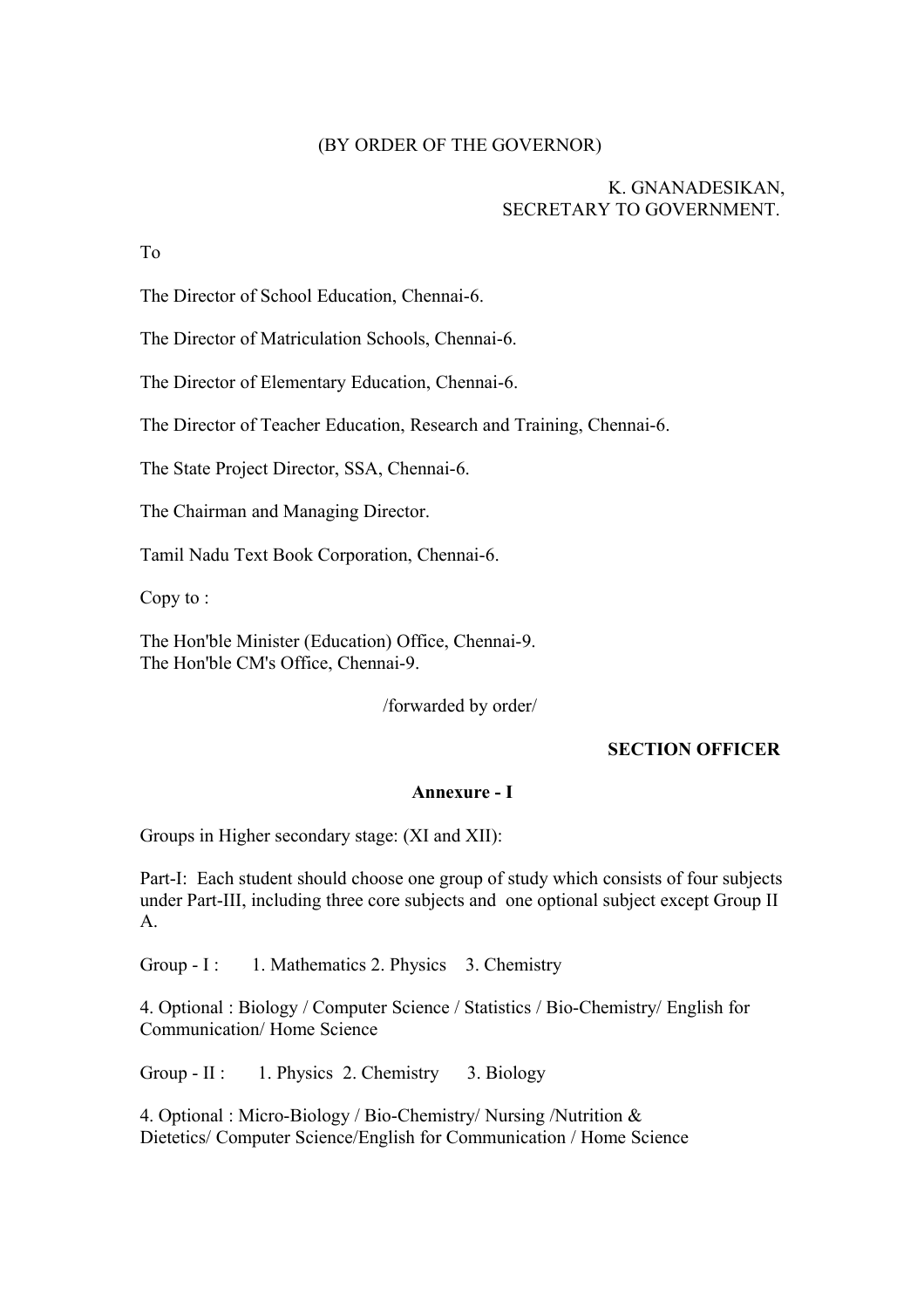Group - II(A) :1. Physics 2. Chemistry 3. Botany 4. Zoology

Group - III : 1. Accountancy 2. Commerce 3. Economics

 4. Optional : Business Mathematics/ Computer Science / Statistics / English for Communication/History/Political Science/Ethics and Indian Culture / Advanced Language (Tamil).

Group - IV : 1. History 2. Economics 3. Geography

4. Optional : Political Science / Computer Science / Statistics/ English for Communication/Ethics and Indian Culture / Advanced Language (Tamil)

### **K. GNANADESIKAN, SECRETARY TO GOVERNMENT.**

/True Copy/

#### **SECTION OFFICER**

#### **ANNEXURE - II**

|                                  | No. of periods per subject |  |  |  |        |                                                                |  |                                                                     |              |  |
|----------------------------------|----------------------------|--|--|--|--------|----------------------------------------------------------------|--|---------------------------------------------------------------------|--------------|--|
| Subject.                         |                            |  |  |  | Social | Physical<br>Tamil English Maths Science Science Health<br>Edn. |  | Sci.Tamil,<br>Arts,<br>Value Music &<br>Edn. Craft<br>(LOE)<br>Edn. | <b>Total</b> |  |
| No. of<br>Periods<br>per<br>week |                            |  |  |  |        |                                                                |  |                                                                     | 40           |  |

#### **(ii) Allocation of periods at secondary stage: (VI to X Std)**

# **ALLOCATION OF PERIODS AT HIGHER SECONDARY STAGE ACADEMIC STREAM:**

| Tamil or any other Indian Language | 4 periods  |
|------------------------------------|------------|
| English                            | 4 periods  |
| Electives : $4 X 7$                | 28 periods |